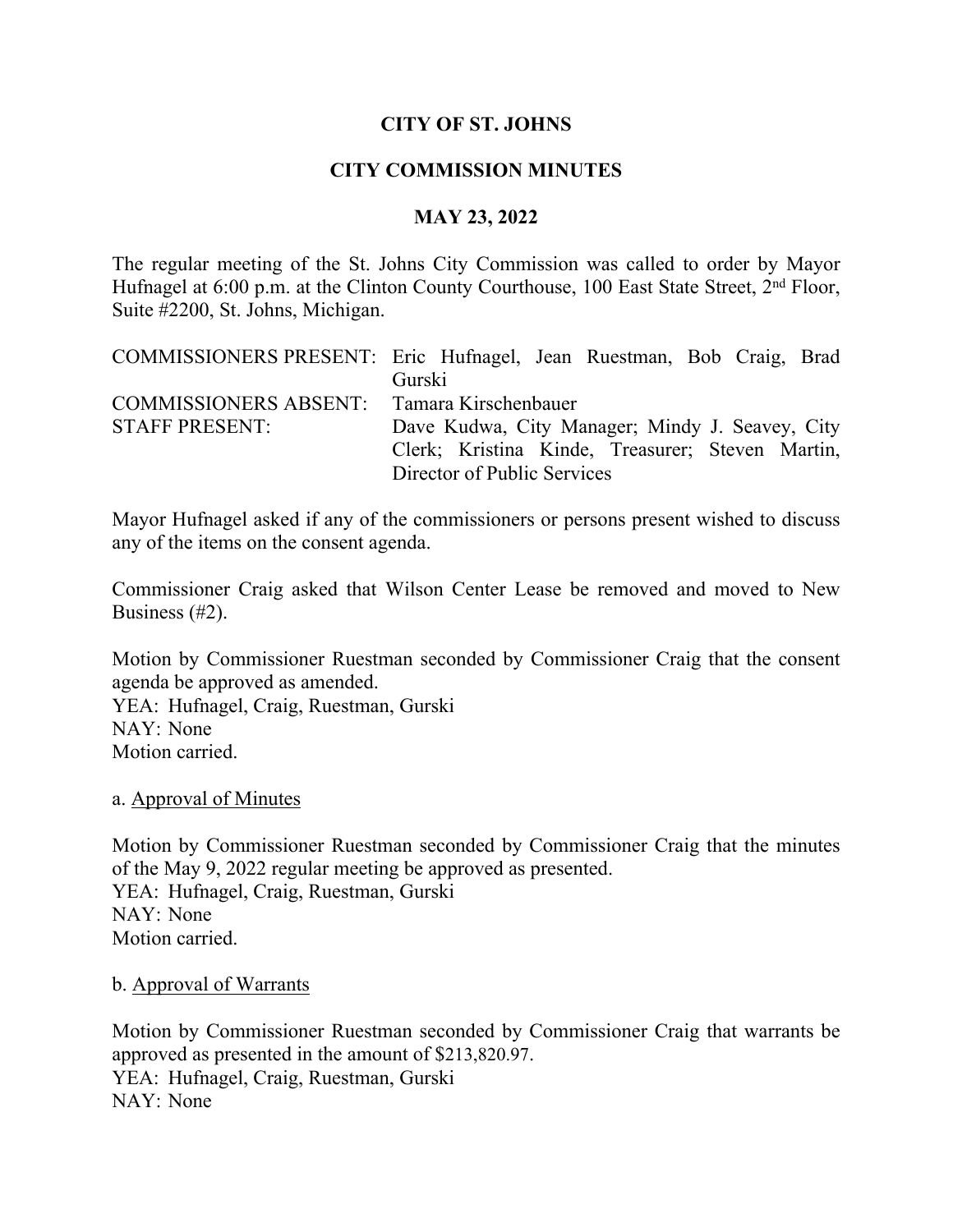Motion carried.

c. Traffic Control Order - #384-22 – Trucks leaving the driveway at 1300 E. Walker Road must turn right and travel westbound on Walker Road. Truck traffic turning left to travel eastbound on Walker Road is prohibited

Motion by Commissioner Ruestman seconded by Commissioner Craig that the city commission approve making temporary Traffic Control Order 384-22 permanent. YEA: Hufnagel, Craig, Ruestman, Gurski NAY: None Motion carried.

## d. Burnham & Flower Insurance Group – HSA Administrative Services Agreement

Motion by Commissioner Ruestman seconded by Commissioner Craig that the city commission ratify the agreement with Burnham & Flower conditional upon approval by the city attorney and authorize the city manager to sign. YEA: Hufnagel, Craig, Ruestman, Gurski NAY: None Motion carried.

### AGENDA

Mayor Hufnagel asked if there were any additions or deletions to the agenda.

City Manager Kudwa asked to add Fire Truck Bid Opening to New Business (#3).

Motion by Commissioner Gurski seconded by Commissioner Craig that the city commission approve the agenda as amended.

### **AGENDA**

#### **A. OPENING:**

- 1. Invocation
- 2. Pledge of Allegiance
- 3. Consent Agenda

*The staff proposes the following items for the Consent Agenda. If any Commissioner or person attending wishes to discuss any of these items, it should be placed on the regular agenda. The remaining items and recommendations may be approved en masse***:**

a. Approval of Minutes

-Regular meeting of May 9, 2022

b. Approval of Warrants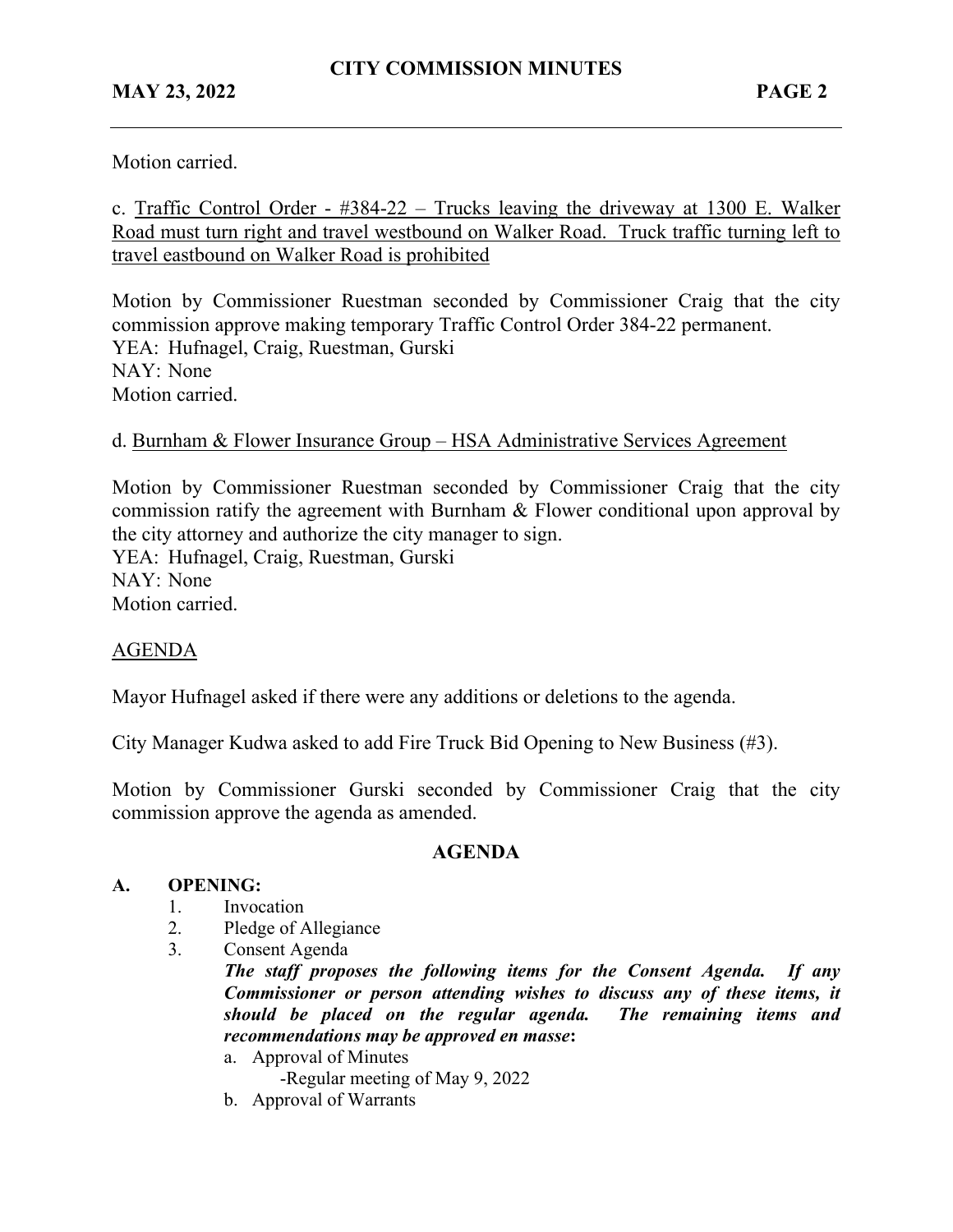-In the amount of \$213,820.97

c. Traffic Control Order - #384-22 – Trucks leaving the driveway at 1300 E. Walker Road must turn right and travel westbound on Walker Road. Truck traffic turning left to travel eastbound on Walker Road is prohibited

-Staff recommends the city commission approve making temporary Traffic Control Order 384-22 permanent.

d. Burnham & Flower Insurance Group – HSA Administrative Services Agreement

-Staff recommends the city commission ratify the agreement with Burnham & Flower conditional upon approval by the city attorney and authorize the city manager to sign.

e. Wilson Center Lease Agreement – DPMG Prime LLC

-Staff recommends the city commission ratify the agreement with DPMG Prime LLC to lease the Wilson Center gym and authorize the mayor and city clerk to sign.

4. Approval of Agenda:

#### **B. PUBLIC HEARINGS:**

- 1. Special Assessment Roll for the Principal Shopping District & Resolution #7- 2022
- 2. Proposed 2022/2023 Budget & Resolution #8-2022

### **C. PERSONS WISHING TO PRESENT TESTIMONY:**

- 1. Public comment agenda & non-agenda items
- 2. Presentation of a Resolution of Appreciation City Attorney John Salemi

#### **D. COMMUNICATIONS:**

#### **E. OLD BUSINESS:**

#### **F. NEW BUSINESS:**

- 1. Special Land Use and Site Plan Approval for 311 N. Clinton Avenue
- 2. Wilson Center Lease Agreement DPMG Prime LLC
- 3. Fire Truck Bid Opening
- 4. Commissioner Comments

### **G. ADJOURNMENT:**

YEA: Hufnagel, Craig, Ruestman, Gurski NAY: None Motion carried.

### PUBLIC HEARINGS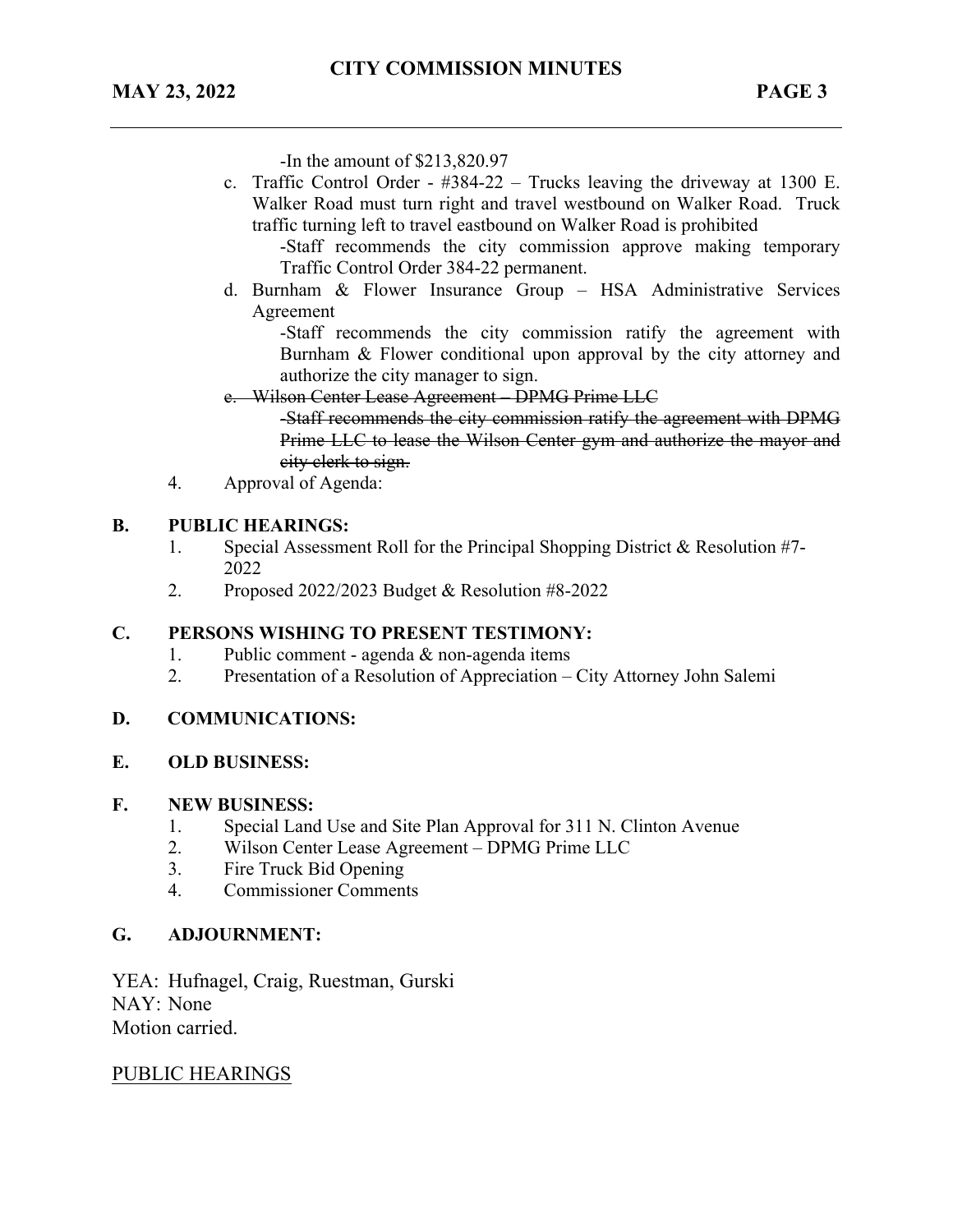# 1. Special Assessment Roll for the Principal Shopping District & Resolution #7-2022

Motion by Commissioner Ruestman seconded by Commissioner Gurski that the public hearing be opened. YEA: Hufnagel, Craig, Ruestman, Gurski NAY: None Motion carried.

The public hearing was opened at 6:05 p.m.

Treasurer Kinde said this is the public hearing for the roll. She said this would rescind the prior special assessment and put the new one in place for the next 3 years. This will get the district in line with the DDA. She said commission has been provided with the assessment roll and the cost would go up \$25 each year of the assessment.

Mayor Hufnagel asked if anyone in the audience had any comments.

Ron Dershem, 210 N. Spring, Maco Tool, was present. He said he has a letter he has typed up stating their stance on the special assessment. He said they are a manufacturing facility that has been in business for 50+ years at the same location. They have their own parking and are not retail. He said they would like to be exempt from the special assessment. He said they use nothing that the special assessment pays for.

Treasurer Kinde said she doesn't believe they can be exempted. She said they need to be in to be in line with our district.

Mr. Dershem said other places in the district that are exempt.

Treasurer Kinde said the only exempt ones are non-profits, government or residential properties.

Mr. Dershem said he doesn't understand why we would pay a special assessment if we are not using that.

Treasurer Kinde said you are a part of that district. We had a public hearing on the district previously.

Heather Hanover, PSD/DDA Director, said they are not a new property in the district and have been in the district for many years.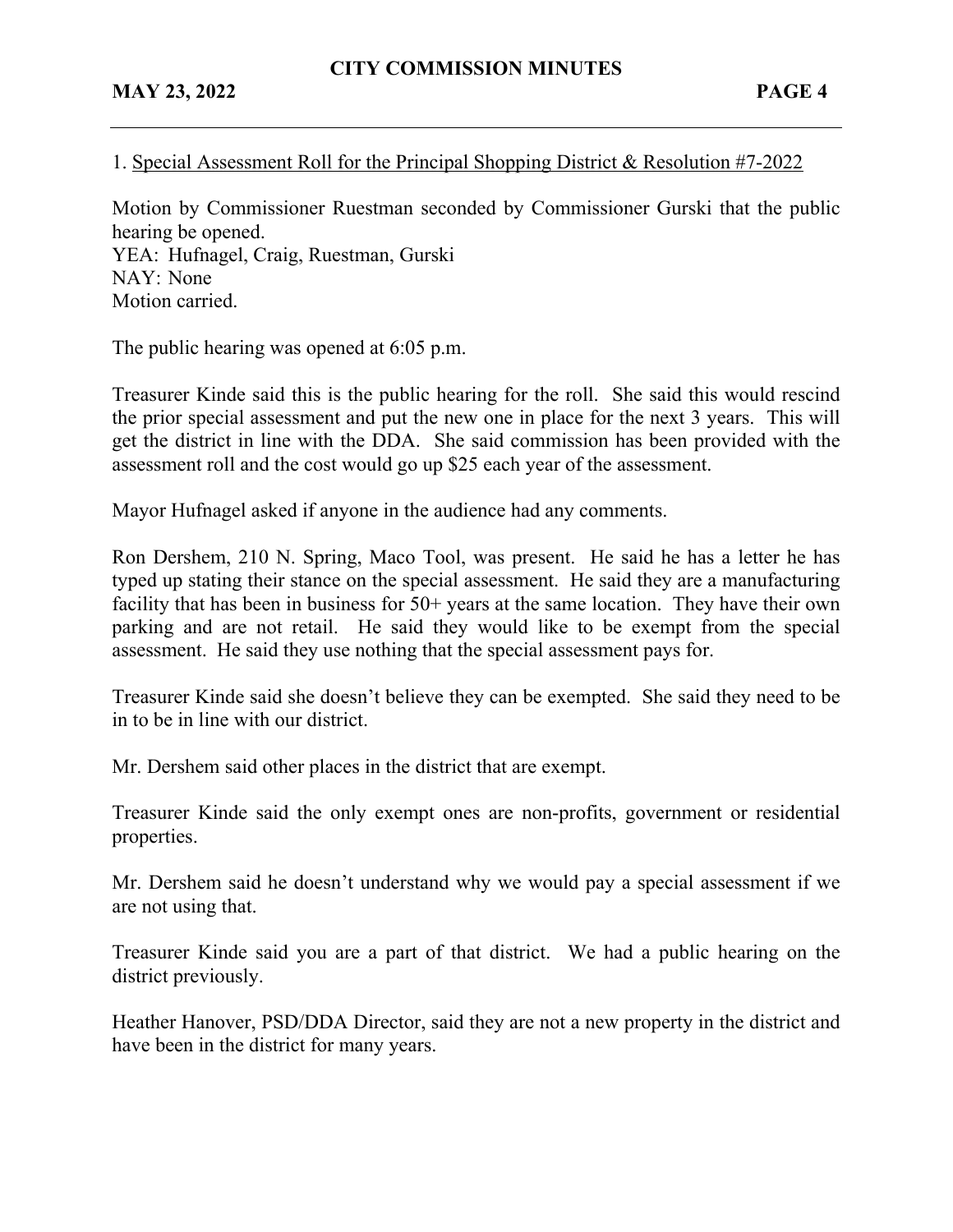Mayor Hufnagel said he appreciated Mr. Dershem coming in and putting his comments in writing.

Motion by Commissioner Craig seconded by Commissioner Ruestman that the public hearing be closed.

YEA: Hufnagel, Craig, Ruestman, Gurski NAY: None Motion carried.

The public hearing was closed at 6:13 p.m.

Motion by Commissioner Ruestman seconded by Commissioner Craig that the city commission adopt Resolution #7-2022. YEA: Hufnagel, Craig, Ruestman, Gurski NAY: None Motion carried.

### 2. Proposed 2022/2023 Budget & Resolution #8-2022

Motion by Commissioner Gurski seconded by Commissioner Craig that the public hearing be opened. YEA: Hufnagel, Craig, Ruestman, Gurski NAY: None Motion carried.

The public hearing was opened at 6:14 p.m.

City Manager Kudwa said he couldn't be happier with the level of staff engagement over the last four months. He thanked Kristina for the process. He said she has done a really nice job of inviting department heads in to critically think. He said the budget took a long time this year. He thanked the personnel committee and finance committee. We are excited about the budget this year and our capital projects. He discussed what our staff does to have good relationships with the contractors. He discussed the evaluation of staff, classification and compensation program and said they spend a lot of time on that. He said the committee takes a lot of time to go through each person to make sure the compensation is correct. He said there is a 3% COLA this year. We made big changes to our healthcare this year; we weren't planning on doing that. He said they tried to bring equity to our defined contribution program

Treasurer Kinde discussed the budget highlights: millage rate decreasing due to Headlee Rollback; increase in property tax revenue; revenue sharing will increase about 5%;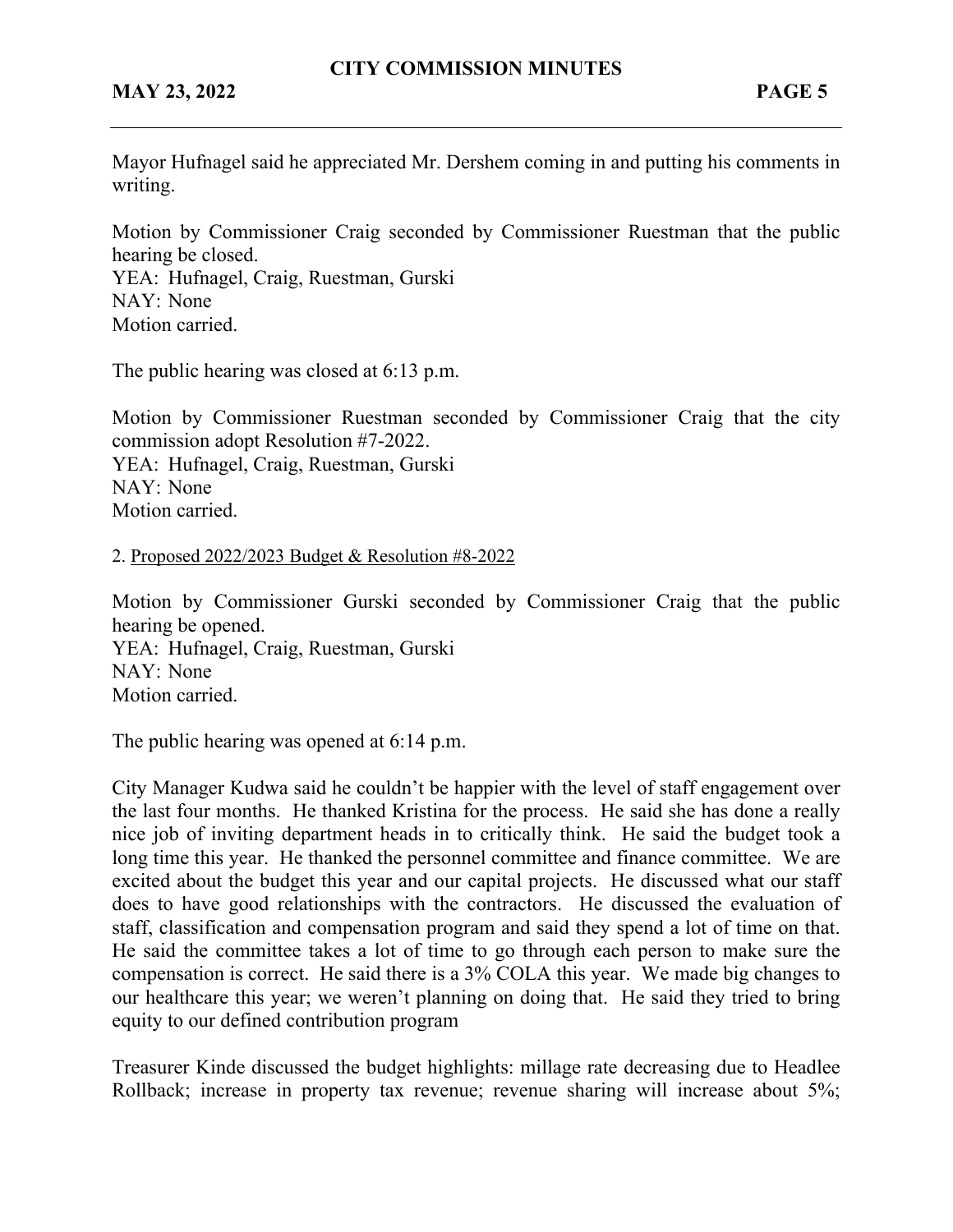getting ARPA funding this year  $(2<sup>nd</sup>$  payment); capital expenditures; part-time accountant; major and local streets; Lansing Street project; Act 51 increase – local streets; last year of street millage – increase; first year of TIF plan for DDA; changes to garbage fund – reduced millage rate and increased special assessment for residential properties; water  $\&$  wastewater – 3% increase in revenues; motor pool fund – just DPW equipment; PSD increase of \$25 per business; LDFA no major revenue changes, new entrance sign to industrial park.

Mayor Hufnagel asked if anyone in the audience wished to speak.

There was no one wishing to speak.

Motion by Commissioner Gurski seconded by Commissioner Ruestman that the public hearing be closed. YEA: Hufnagel, Craig, Ruestman, Gurski NAY: None

Motion carried.

The public hearing was closed at 6:25 p.m.

Motion by Commissioner Craig seconded by Commissioner Gurski that the city commission adopt the 2022/2023 Budget Resolution #8-2022. YEA: Hufnagel, Craig, Ruestman, Gurski NAY: None Motion carried.

# PERSONS WISHING TO PRESENT TESTIMONY

1. Public Comment

Heather Hanover said Steve Martin was outdoors all day watering our flowers downtown. He did a great job.

### 2. Presentation of a Resolution of Appreciation – City Attorney John Salemi

Mayor Hufnagel read the Resolution of Appreciation.

John Salemi, former city attorney, was present. Mr. Salemi said he appreciated this a lot. It's been a privilege to be a city attorney here in St. Johns. He said it was a unique experience to work with city commission and live in the city; you feel a little more pressure. He said it was a rewarding and gratifying experience and he really enjoyed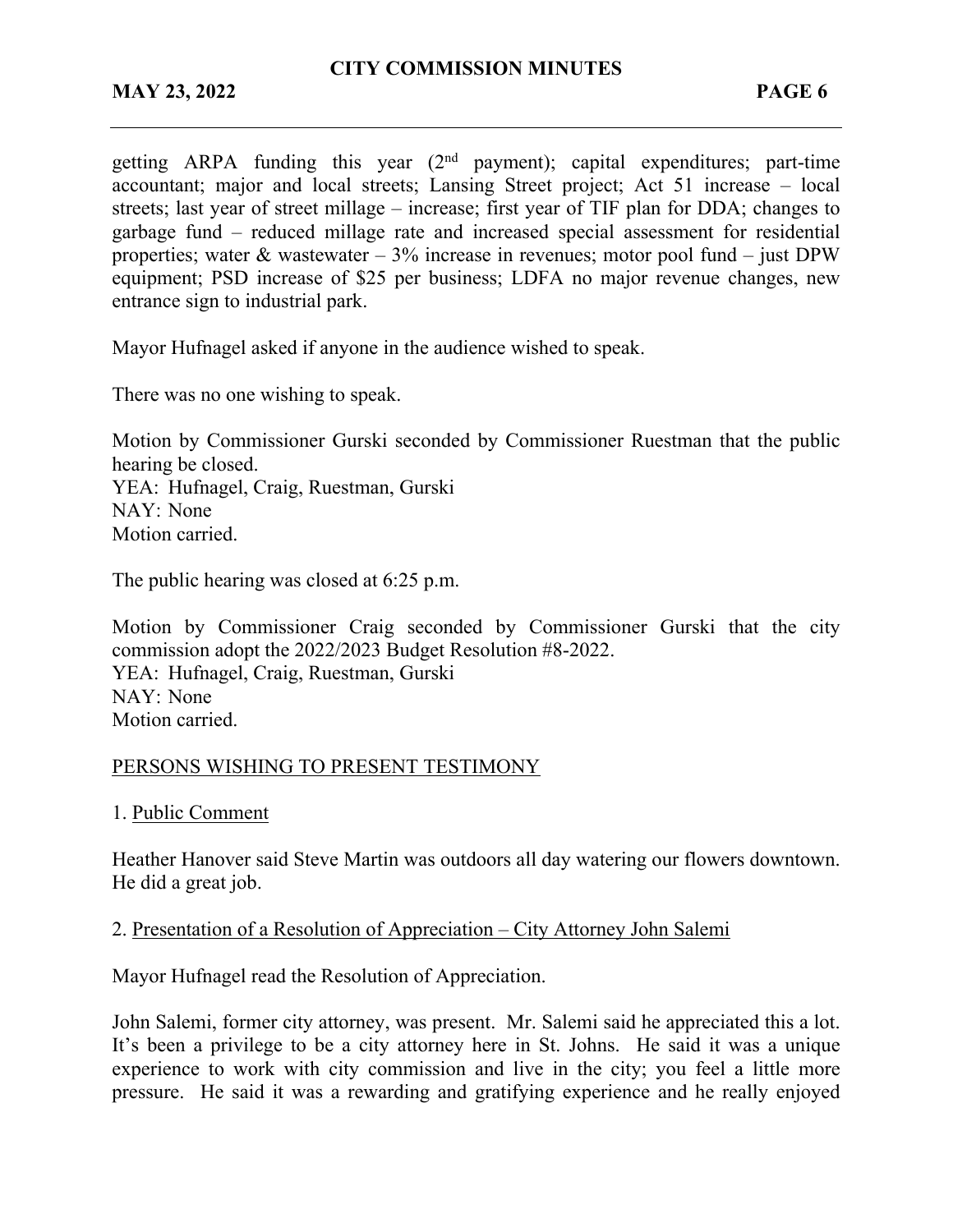working with our staff. They are good and dedicated people who are fun to work with. He said he worked in San Francisco, Alaska, for the State and Feds, private practice and local government and this is as rewarding as anything I have done. He thanked the city commission and said he looks fondly on the work he has done with city commission. He said he recognizes how hard you all work and how much time you put in. He said he thinks people would see local government differently if they knew this. He said he appreciates the good work you do.

# COMMUNICATIONS

## OLD BUSINESS

## NEW BUSINESS

## 1. Special Land Use and Site Plan Approval for 311 N. Clinton Avenue

City Manager Kudwa said the planning commission has been working with Mr. Koneval for the last few months. He is proposing to redo the bar downstairs and apartments upstairs. We have been working with him on units and access and he appreciated Keith's efforts. He said the planning commission is recommending approval of the special land use. He said they utilized the revised portion of the ordinance, minimum 500 square feet. He said 2 units are over 500 and 1 unit is under that.

Mr. Koneval said he would like to do a wine bar. He said he was able to secure parking with Jason Butler for the apartments and was able to work with St. Johns Internal Medicine on the dumpster. He said they are redoing the whole building from top to bottom.

Commissioner Craig thanked Mr. Koneval; it is not easy.

Commissioner Gurski thanked him for taking on the project.

Commissioner Ruestman said she was happy you were able to come to an agreement on the parking and trash.

Motion by Commissioner Ruestman seconded by Commissioner Gurski that the city commission approve the special land use for 311 N. Clinton. YEA: Hufnagel, Craig, Ruestman, Gurski NAY: None Motion carried.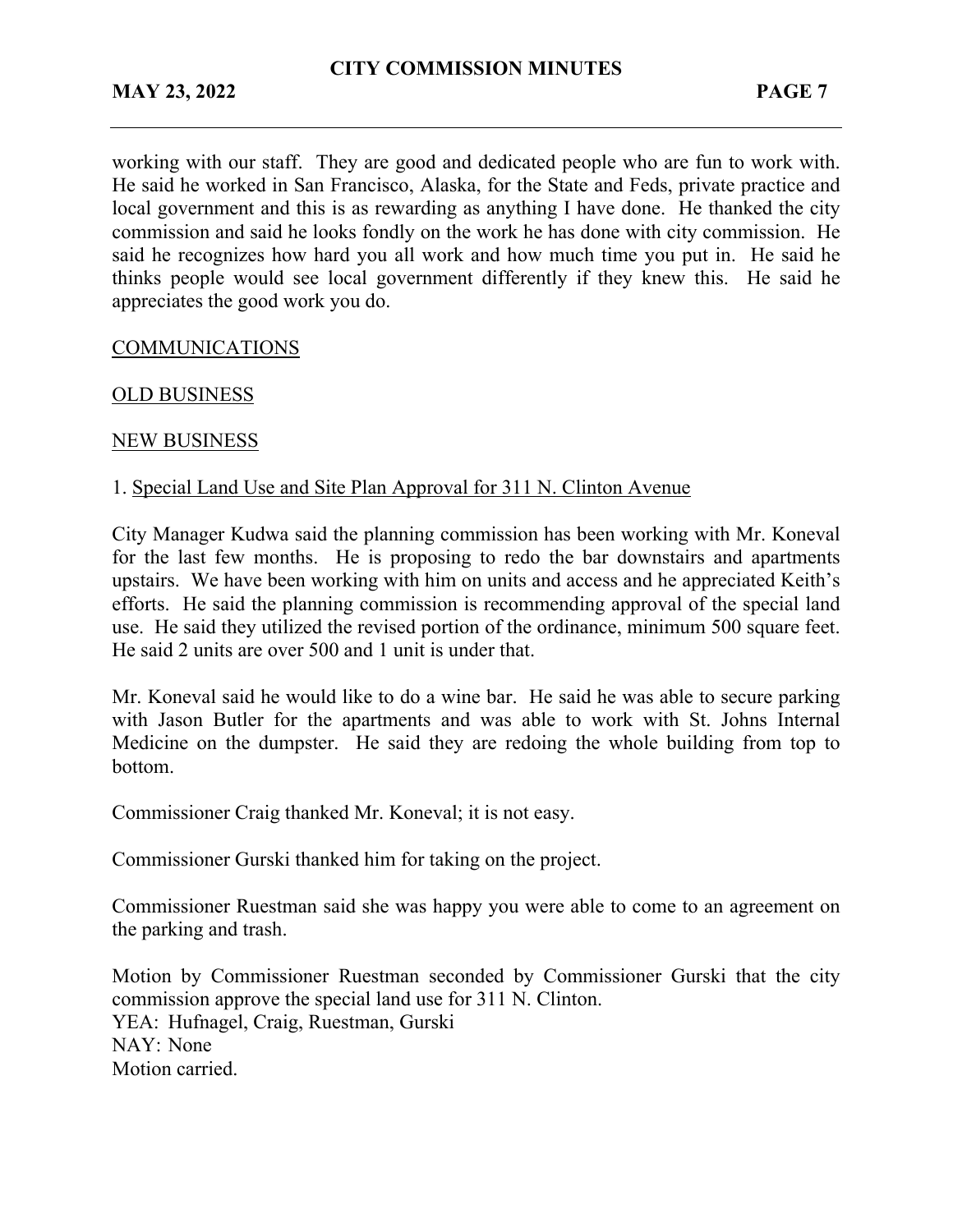Motion by Commissioner Craig seconded by Commissioner Gurski that the city commission approve the site plan for 311 N. Clinton. YEA: Hufnagel, Craig, Ruestman, Gurski NAY: None Motion carried.

## 3. Wilson Center Lease Agreement – DPMG Prime LLC

City Manager Kudwa said we have been using the Wilson Center without a formal agreement.

Commissioner Craig said he is very supportive of what has been going on. There has been discussion that the city might not just lease it, but may buy it. Can you have a reopener clause. If we buy it, are we going to have to pay a lease payment?

Recreation Director Schafer said this agreement has been going on for a while and just happened to come to this meeting. He said he is sure they are willing to work with us on it.

Mayor Hufnagel said his assumption is if we purchase it then it would be a provision to void a lease.

Motion by Commissioner Craig seconded by Commissioner Ruestman that the city commission ratify the agreement with DPMG Prime LLC to lease the Wilson Center gym and authorize the mayor and city clerk to sign.

YEA: Hufnagel, Craig, Ruestman, Gurski NAY: None Motion carried.

### 3. Fire Truck Bid Opening

City Manager Kudwa said our bid opening was today, but we only received one bid.

There was a discussion of opening the bid.

The city commission directed the clerk to open the bid.

Clerk Seavey opened and read the bid: Spencer Manufacturing, bid in the amount of \$634,982.00 and an additional \$66,732 if we want the CAFS system.

Commissioner Craig asked what we asked for.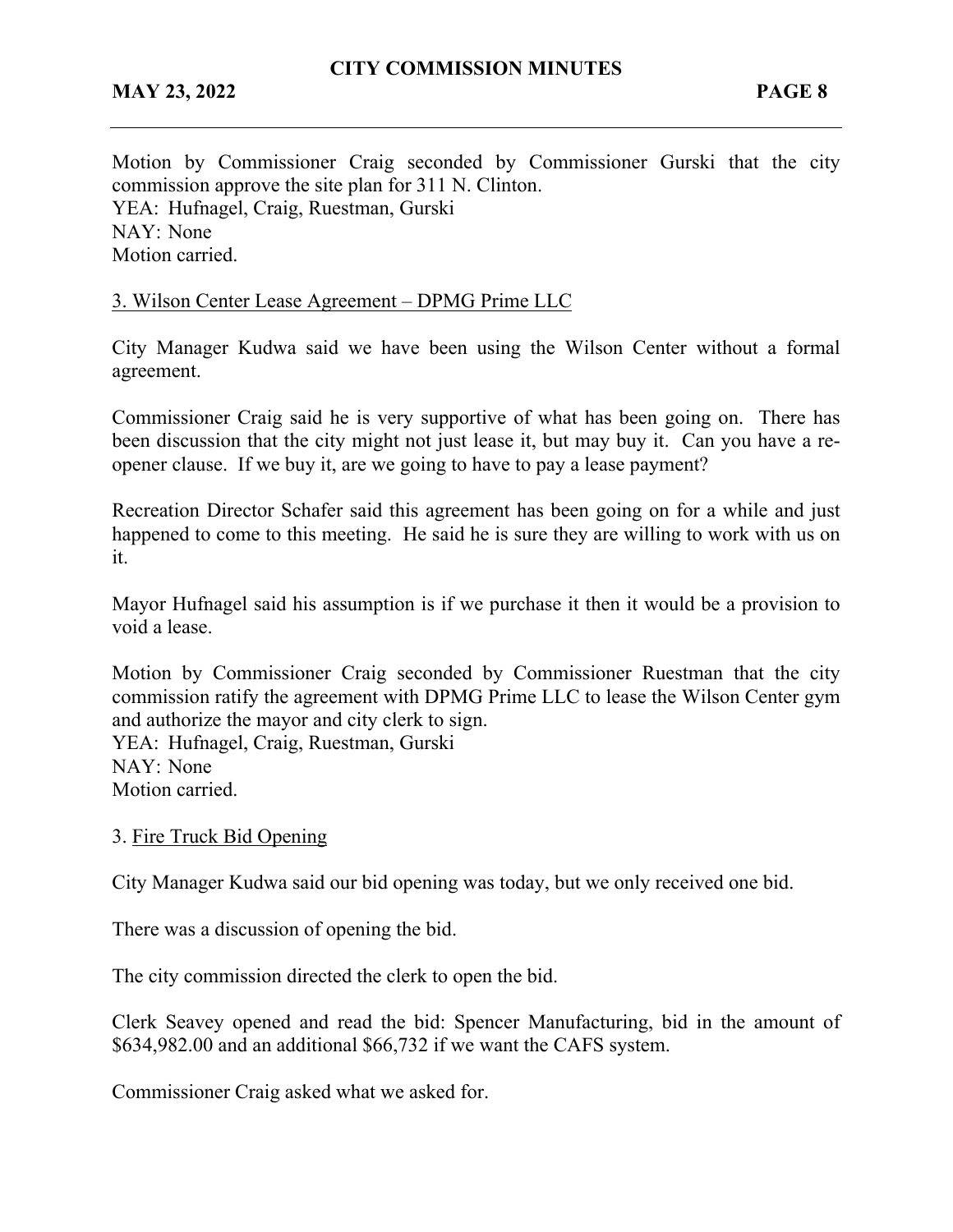Fire Chief Whitford said they formed a committee and set our needs. They generated a list and contacted four manufacturers and then began sitting down with each manufacturer and laying out their wants and needs. He said they got the four manufacturers on the same page. The 1<sup>st</sup> of May we went out for bid with 120-page bid specs. He said they all had drawings put together and he was surprised we just got the one bid back.

Commissioner Ruestman asked if the specs. were proprietary.

Chief Whitford said the specs. were as general as they could be. He discussed the optional pump and what that is.

Staff will review the bid and come back with a recommendation.

### 4. Commissioner Comments

Commissioner Gurski said the ambulance board did an official dedication of the building last Thursday and everything went well. He said it was a formal presentation to those that helped complete that building a couple of years ago. He said things are going well with money. They are looking for an additional used ambulance and they are looking for donations from local vendors. They are targeting the \$75,000 range right now for a used ambulance. He said they had one on order for over for over a year and don't have a real solid date on that. They have 3 ambulances in service. He said they have moved forward with benefits for folks and are trying to recruit staff. He said they seem to be pretty competitive and have a good director.

Commissioner Ruestman said we talked a while back about moving to monthly commission meetings.

City Manager Kudwa said we are working with Mike Homier on that ballot language.

Clerk Seavey said approved ballot language is due to the county clerk in mid-August for placement on the November ballot.

Attorney Homier said they will get the language pre-approved through the Attorney General's office.

Commissioner Craig said he is pleased the budget was approved; everyone has worked really hard on that. Last week, he attended the Mid-Michigan Trail Authority meeting. He said he filled in for the secretary, and he appreciates the work the clerk does. He said they had an annual clean up and got more volunteers than normal. The St. Johns Lion